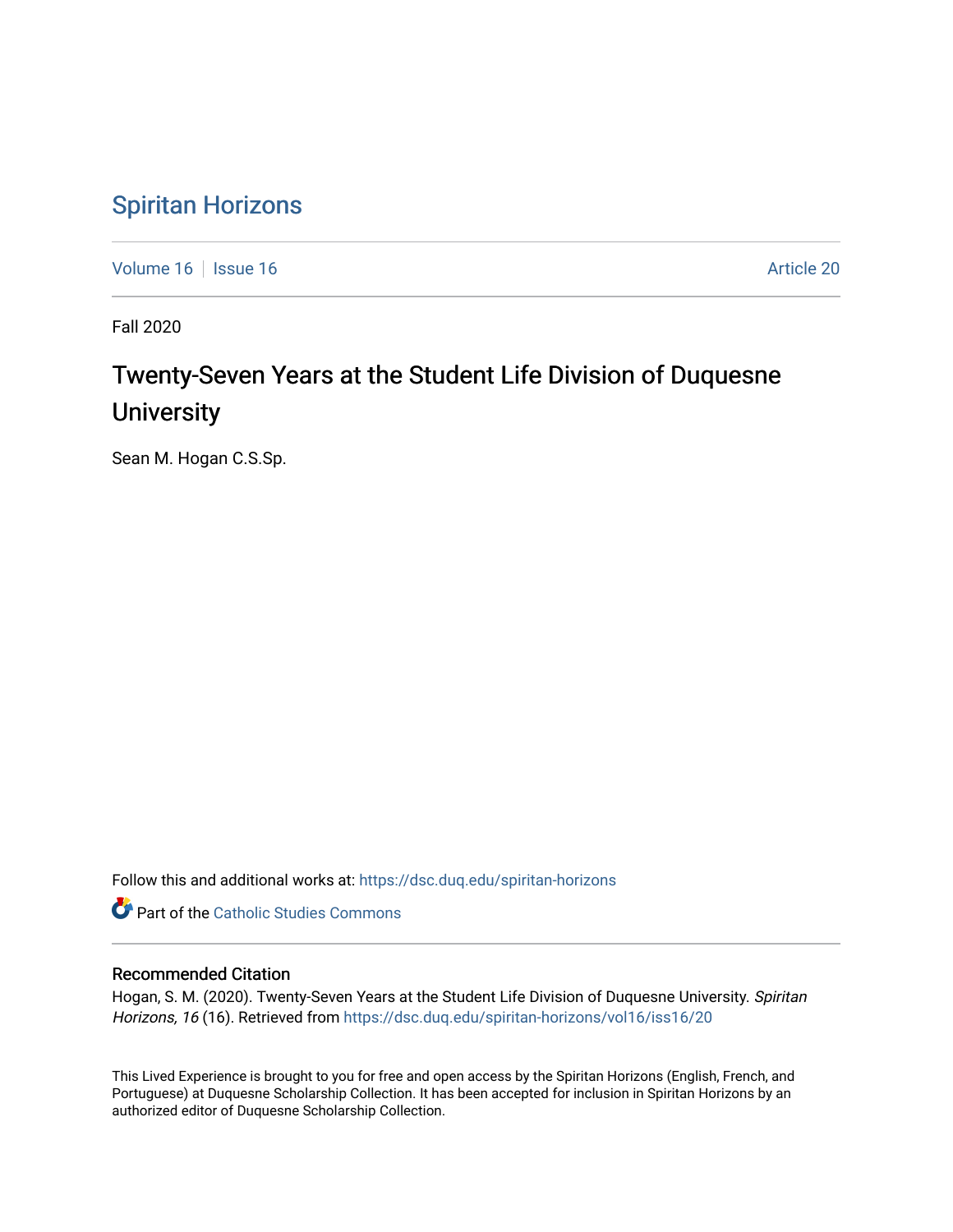

Sean M. Hogan, C.S.Sp.

Sean M. Hogan, C.S.Sp., a fourth generation Spiritan, was ordained in September 1967 at Kimmage Manor, Dublin and sent on mission to the Archdiocese of Nairobi, Kenya in 1968 for eight years. After Masters in Educational Psychology in Duquesne University, Pittsburgh (1975), he became the Director of Mission Appeals in the U.S.A for the Archdiocese of Nairobi, joining the Duquesne staff in 1980 as Associate Director of a Capital Campaign. He founded the Office of International Education and in 1987 became Vice President for Student Life, for 27 years. Currently, he serves as President of Duquesne University Scholarship Association.

### **Twenty-Seven Years at the Student Life Division of Duquesne University**

#### **BEGINNINGS**

On a sabbatical after eight years of mission in Kenya, I arrived at Duquesne University of the Holy Spirit, Pittsburgh, on August 26, 1975. The provincial administration was advising us to think about continuing our studies. Following the completion of a Masters in Educational Psychology, a request came from Nairobi to take up the job of mission appeals for the archdiocese. I was at frst not too sure whether to accept this or not, but after some persuasion from the Nairobi diocesan chancellor and discussion with the pastor of the parish where I lived and his acceptance that I could continue to live there, I agreed. For the next two years, I lived in the parish, then transferred to the Spiritan residence in Long Island City, New York. But living in New York did not sit right with me, so after 6 months I returned to the parish in Pittsburgh.

In 1980, the new Spiritan president, Fr. Donald Nesti, C.S.Sp., asked if I would come and work at Duquesne. He agreed that I could continue to make the mission appeals. My frst job was as Assistant Director for a Capital Campaign, titled, "Strategies for a Second Century." The goal was to raise \$20 million. The campaign raised \$24 million. I was then asked to found the Office of International Education to help increase the number of international students. We had only ffteen of them then. Years ago, as seminarians, we heard, "Join the Holy Ghost Fathers and see the world." I certainly have seen the world. It is easier for me now to tell where I have not been than list the countries I visited recruiting students for Duquesne. This was a great experience, even though I found the travel sometimes tiring and had a few bouts of food poisoning. I do not think I can do so now.

Following a series of events in August 1986—a family death in Ireland, the death of an assistant, a series of illmatching temporary secretaries, preparing for a month's travel in South America—I did not feel well. My doctor told me I had pneumonia and got me into Mercy Hospital. I have no recollection of what happened in the next few days. I eventually woke up in a strait jacket and on life support. I wrote on a pad, "Have I been anointed?" "Yes," came the reply, "seven times!" I had Legionnaire's disease, but during the procedure to fnd out what type of pneumonia I had, I also got Hepatitis B. It took quite some time to recover.

One Saturday morning after recovery, a call came from the President's office to come and see him. The Vice President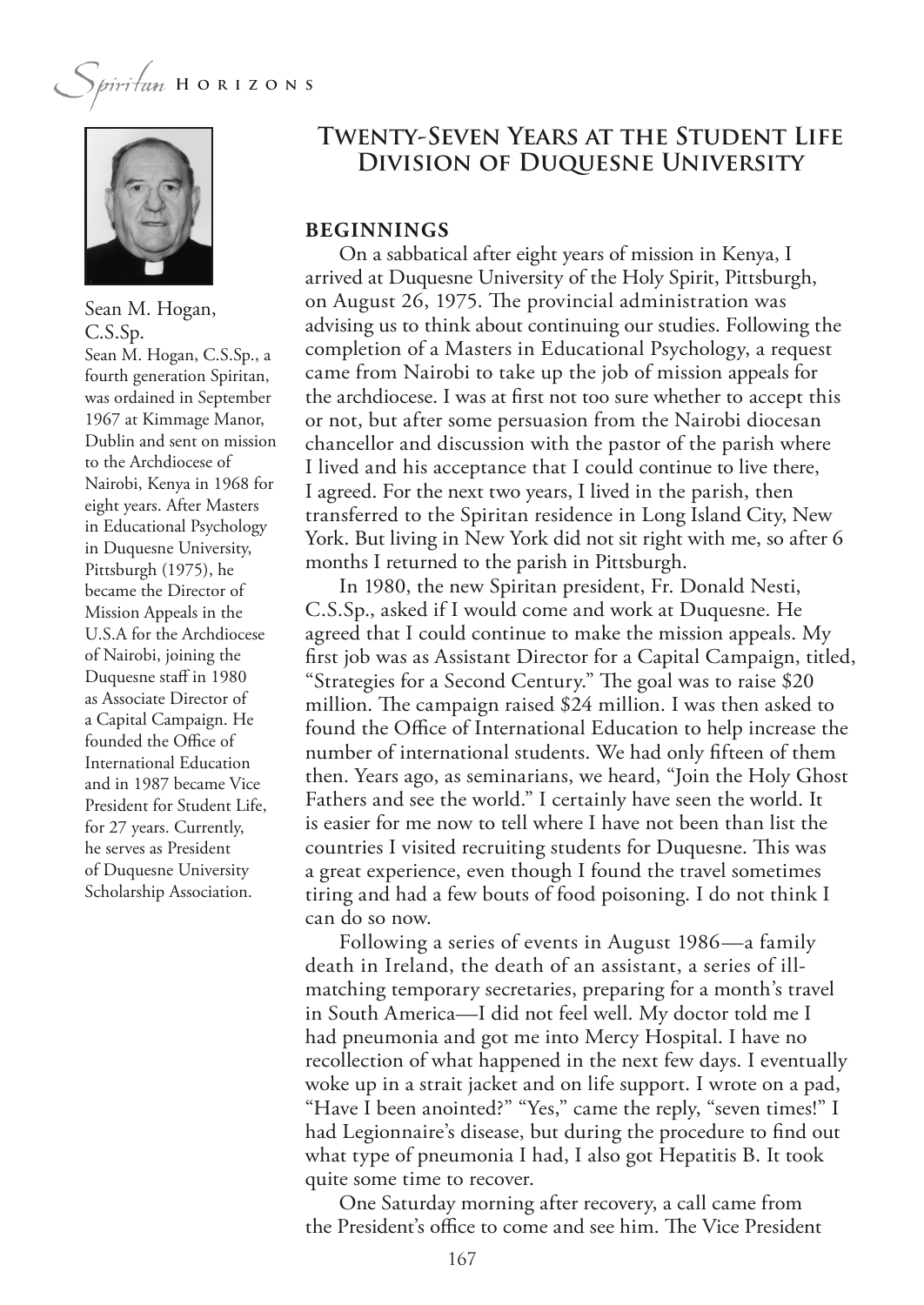*It was a long six weeks, stretching to twenty-seven years*

for Student Life had resigned and he needed an Interim Vice President for six weeks. It was a long six weeks, stretching to twenty-seven years! I acted as Interim Vice President for Student Life for one year. A new President decided to make my position permanent. There was so much to do. Reporting to me as Vice President for Student life were the following offices: Residence Life, Greek Life, Health Services, and Commuter Afairs; Freshmen Development, Career Services, Judicial Afairs and Special Services; Recreation, Athletics, Multi-Cultural Afairs, and the Tamburitzans.<sup>1</sup> Reporting also to me was the Assistant Vice President for Student Life who supervised Community Service and Programs and Activities, the Student Government, and Student Organizations.

The initial problem I had to deal with was staffing. Much had to be done by way of inculcating the Duquesne spirit among staf, and through them, to the students. In July 1988, I had only one staf member in Residence Life. Some staf in the various departments were not greatly committed to the values of Duquesne and had to be released. But we were ready for the opening of the new academic year at end of August.

#### **WINDS OF CHANGE**

The Student population then was about 10,000, with some 3,300 living on campus. The late 1980s was a time of great change on campus. In 1987, the president resigned, followed quickly by an interim president. In May 1988, Dr. John E. Murray, Jr., became the first lay president. There were many cultural changes as well as changes in personnel. Mobile phones were everywhere. In 1989, the President of Student Government asked for TV's in the student rooms. Fortunately, I found out that the city's contract with the TV company required free installation in educational institutions. Next was the internet in the rooms. A friend of mine had a cable company in the area. He ofered me the cable at cost. Coincidentally, the president had received a million dollars' donation from a Foundation. I asked for \$67,000 for this project and he graciously agreed. The cable company agreed that they would pull the internet cable along with the TV cable and we could connect as needed. Both installations became great recruitment points for the next ten years. At that time, Duquesne University was one of the most cabled universities in the country.

#### **STUDENT CHALLENGES**

The usual issues with students continued and increased. The needs of students from very diferent backgrounds demanded much attention. Psychological problems seemed to increase on

*At that time, Duquesne University was one of the most cabled universities in the country*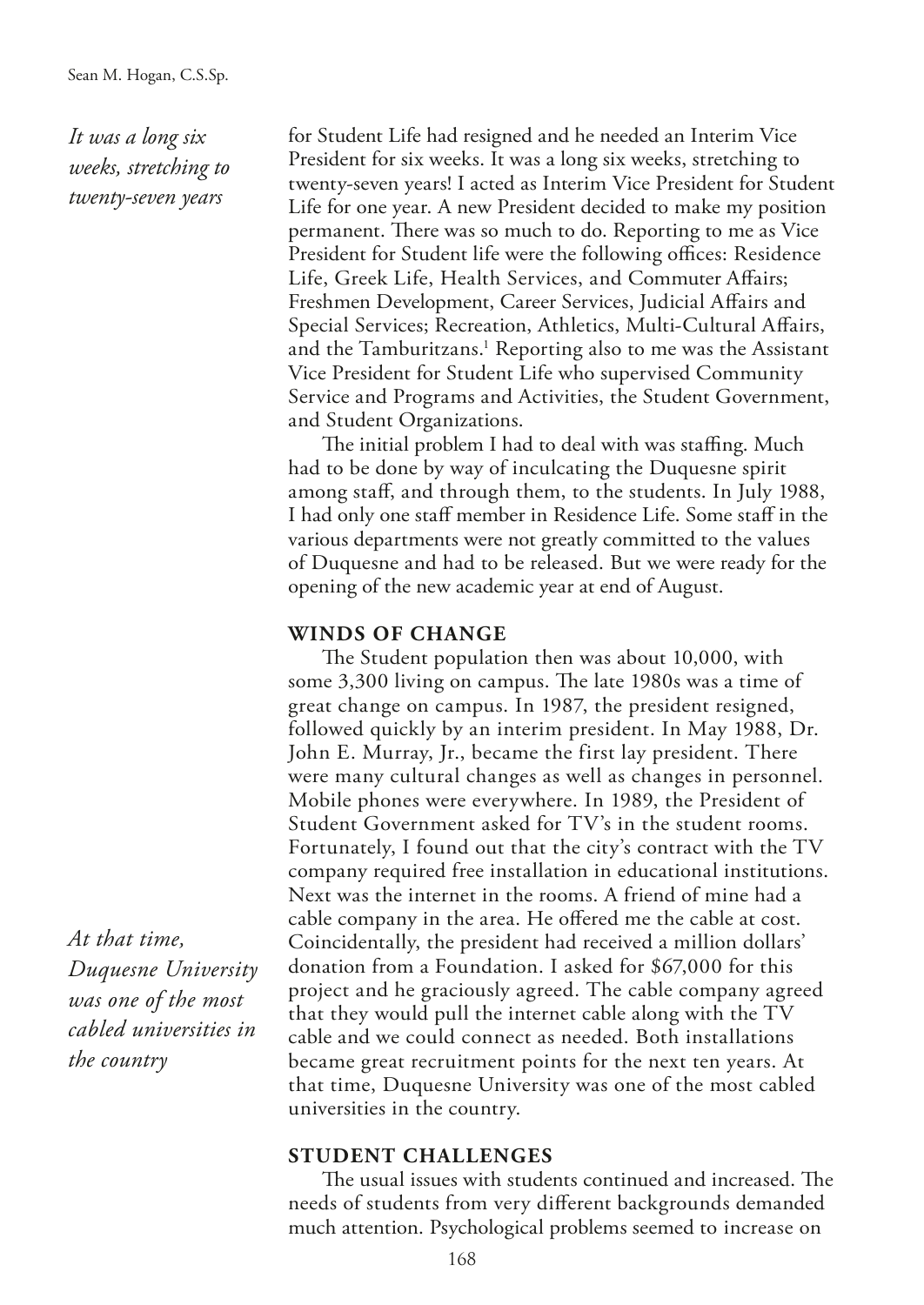*Psychological problems seemed to increase on a daily basis*

a daily basis. To help with these issues we decided initially to reinforce the presence of the Mission Statement, the values that fow from it, and our expectations of a Duquesne Student. In cooperation with some members of the Board of Directors, we produced a wallet-sized card that had the Mission Statement on one side and the expectations of a Duquesne Student on the other.

- 1. Read, understand, and live out the values contained in the Mission Statement.
- 2. Build on the values you have received from those who love you and strive to meet their expectations.
- 3. Be diligent and sincere in your education, open to learning and change, and strive for academic excellence.
- 4. Be honest and have integrity in all that you do.
- 5. Recognize the importance of service to others and our community.
- 6. Grow spiritually, preparing for life not just a career.
- 7. Appreciate diversity, be welcoming to others.
- 8. Respect your body and avoid addictions.
- 9. Develop a sense of self around your ethical and spiritual values.
- 10. Develop friendships and know the value of teamwork.
- 11. Be proud of Duquesne, show school spirit and support university activities.
- 12. Be at peace, love God, your neighbor, and yourself.

Quickly the word "Duquesneable" became a slogan on campus. This led to a great increase in the number of students doing service work off campus—called Duquesne University Volunteers (DUV)—for which Duquesne received recognition for several years from the White House. "We serve God by serving students" from the Mission Statement quickly became part of the language of the student body and the parents. Each year at Parent Orientation, the university presented these values to parents, giving each parent a copy of the card. One result of this emphasis was the decrease in damage in the Residence Halls and throughout the campus. As I listened at the various student meetings, the word 'respect' became part of the Duquesne student vocabulary. I attend wedding receptions of

*Appreciate diversity, be welcoming to others*

*Quickly the word "Duquesneable" became a slogan on campus*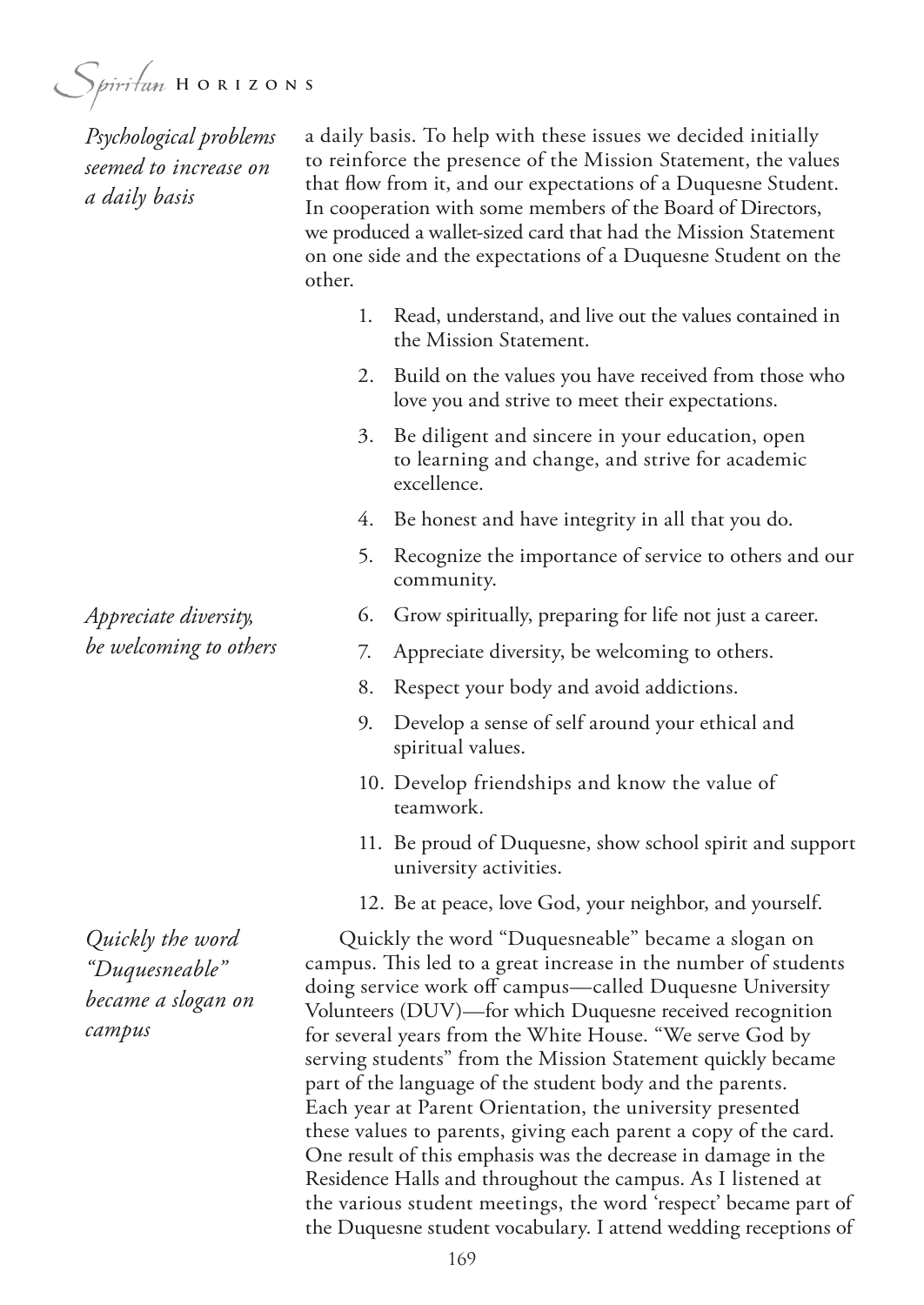alumni regularly and I usually fnd alumni who proudly show me that they still have their cards in their wallets.

Many students bring psychological problems with them and all colleges have seen a great increase in such issues. Students and parents expect the ready availability of counseling services for students. Initially we fought against this and had instead a policy of dealing with immediate issues on campus and addressing long-term problems through of campus treatment. The Department organized therapy with local psychological agencies to deal with deep and ongoing counseling issues. As this policy became less acceptable, a large increase in staff and facilities was required. The Counseling Department was moved to a larger area in Fisher Hall to help with the increasing numbers and the demands on the staf.

The use of marijuana and other drugs, though present, was not a major issue during my term. Today, with the legalization of the use of marijuana in many states, it can be a real issue. I always felt amused when students were surprised at being caught smoking marijuana in their rooms. The unmistakable smell came through the ventilation! Today, there is a campus wide no smoking ban and this has helped to decrease the smoking of marijuana.

The misuse of alcohol, particularly by freshmen, was a big problem. Many started drinking in high school. If I had a few dollars for every time I went to a police station to bail out a student in the middle of the night, I could do a world tour! In the early 1990s, Residence Life set up a program called "CARES" to help with these issues and the program has achieved great success and received several large state grants to help control the problem. This continues to this day. I have contact with several students who had alcohol problems as students and who through the counseling of "CARES" now live great family lives.

Depression is a major problem for many students. Duquesne is academically challenging and with the freedom of College, some students can quickly get behind. Some find that they are not well prepared for college and, besides, have money problems. Many students bring preexisting sickness conditions with them to college and frequently fail to inform our Health Services until these conditions raise their ugly head, leading to hospitalization and major bills. The need to belong and get involved can bring social problems with excessive partying, alcohol consumption, and frustration. Beginning at freshman orientation, we tried to link freshmen with the Orientation Staff to help with their continuing orientation. We were not too successful in this effort.

*Today, there is a campus wide no smoking ban and this has helped to decrease the smoking of marijuana*

The need to belong *and get involved can bring social problems with excessive partying, alcohol consumption, and frustration*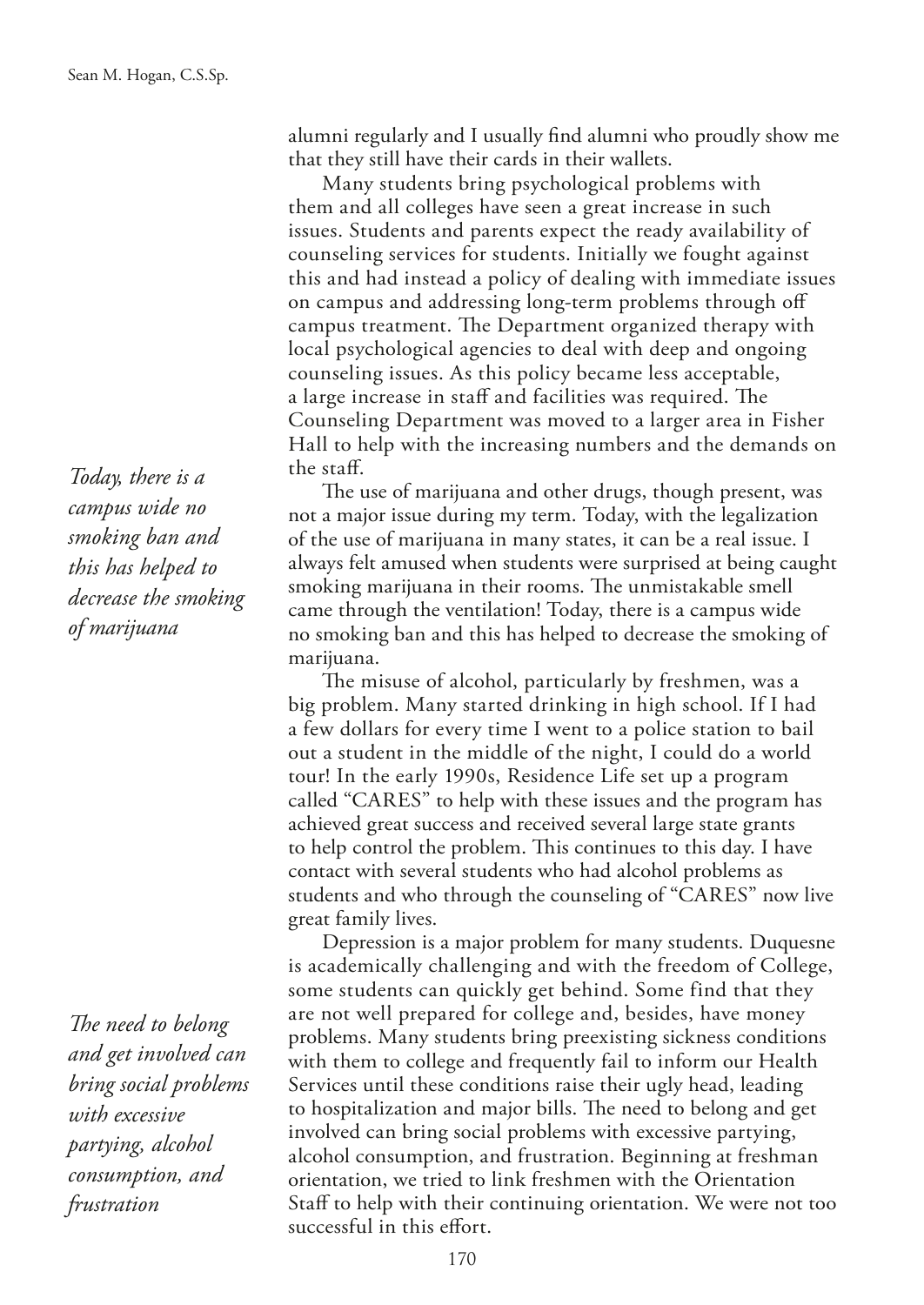Spiritan HORIZONS

*Accepting the problems that are part of the system, I nevertheless believe the sororities and fraternities do much good*

*We made a strong efort to link student events to the celebration of Holy Mass*

#### **STUDENT BONDING AND SOCIETIES**

There is an argument that Universities should ban Greek Life (social organizations at colleges and universities that continue through life). Accepting the problems that are part of the system, I nevertheless believe the sororities and fraternities do much good. The bonding that occurs, the contributions to the social life of the campus, and the friendships that build up are benefcial, and of course, the marriages and baptisms that follow are all very positive. Greeks are among the best groups to support their University or College after graduation. Greek Life adds a tremendous lot to the social life on campus, which is a positive. In current American society, with small families the norm—where students are often without a sister or brother— Greek Life helps students overcome whatever they lack in this area; it also help them develop leadership skills.

We made a strong effort to link student events to the celebration of Holy Mass and this led to the tradition of the various Greek organizations sponsoring a Mass in which the whole group would be present in their Greek colors. Members greeted the students as they entered church, did the readings, and served at the altar. Student events, like the induction of student leaders, were always held as part of Sunday liturgy.

The student body can be split into commuters and residents. The small Commuter office on the third floor of the Union did not serve the students adequately. President Murray had the idea to extend the Union and give more space to the commuters on the ground floor. This initiative has proved very successful as a facility for the building of relationships among commuter students.

#### **NEW BUILDINGS**

The Residence Halls were not in good shape. The colorful plastic chairs in the student lounges and the dangerous plastic chairs in the dining room all needed to be changed. The accommodation of students from for-proft schools down town was also problematic. One morning, after a confrontation between Duquesne Students and the non-Duquesne students during the night, I bluntly told the President that the latter had to go. He agreed, provided I convinced the Vice President for Business and Finance. This was not easy, but I promised him that I would have all the beds full within a year. This happened. In fact, we quickly needed more Residence Halls. Since then Duquesne has built two residence halls and acquired an apartment complex adjacent to campus.

The University has spent over \$100 million dollars on the Commuter Center and the Residence Halls in the last decade. Regularly I hear from alumni and prospective students and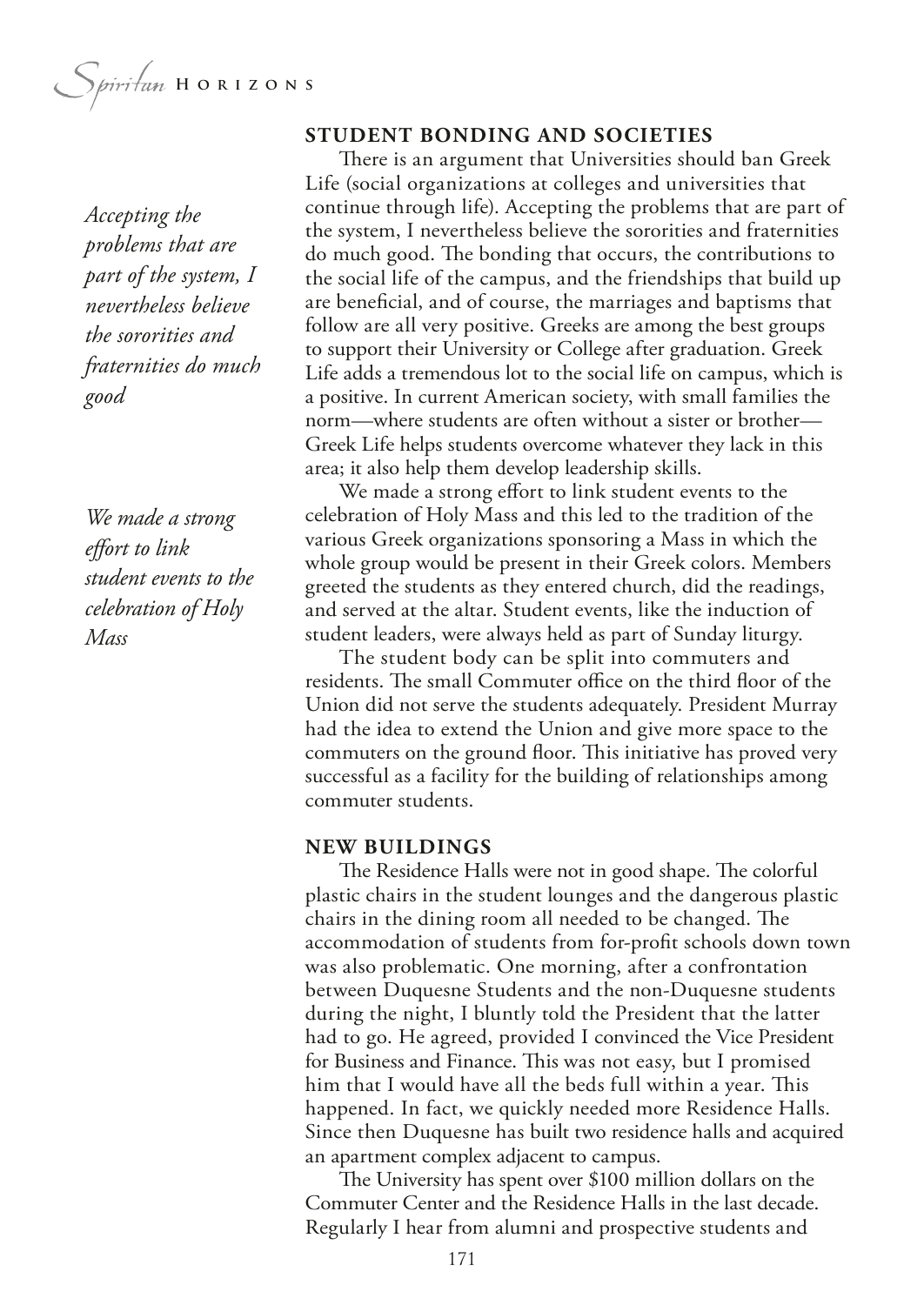*Regularly I hear from alumni and prospective students and their parents that, having visited other schools, they found our facilities much better*

*this seemed to make some students think I was responsible for the food and such regularly confronted me about issues in the dining room*

*an office to provide support for students in fnancial difculties*

their parents that, having visited other schools, they found our facilities much better. Nevertheless, students today want their own private apartment from their frst semester, but that is something that has many dangers. They come from a home where they have their own private room and often their private bathroom, but I believe that, with the problems that can arise during the frst year, single facilities are not suitable for freshmen.

We made many efforts—new painting, new chairs, painting and a new menu—to improve the conditions of the dining room. I remember vividly accompanying the Director of Residence Life to tour the bathrooms in the Towers Building. I met her at the entrance and she asked me to visit the Dining Room first. There was a gathering there, including the president and members of the university administration and I was informed that it had been decided to name the facility, "The Hogan Dining Room," in my honor. I was speechless. Unfortunately, this seemed to make some students think I was responsible for the food and such regularly confronted me about issues in the dining room!

The Palumbo Center, built in 1987–78, was to include a recreation center for the students, but we could not get the funds to do both. I was like a stuck penny at administration meetings advocating for the building of a recreation center. It eventually came with the building of the Power Center, called after the frst President of the University, Fr. William Power, C.S.Sp.

#### **PRESIDENT OF DUQUESNE UNIVERSITY SCHOLARSHIP ASSOCIATION**

Tuition costs are rising at alarmingly high rates and the scholarship money available cannot meet the needs. Duquesne is very generous with scholarship grants, but there is not a bottomless pit. Freshman students can be very upset when the family does nothing to support them and they fnd themselves with a big bill to pay at the end of their frst semester. As Vice President for Student Life, I was regularly frustrated when a student had to leave because the family could not or would not support them, or they had not completed the family tax returns to submit to FAFSA (Free Application for Federal Student Aid). This was necessary to get grants from the State or Federal Government, Stafford Loans, etc. To afford the high price of college tuition, many students must get jobs, often two or three, and then they begin to spread themselves too thin.

After twenty-seven years in Student Life, I told President Dougherty that I would like to retire. He was not receptive to the idea and eventually came back to me with the idea of starting an office to provide support for students in financial difficulties. On